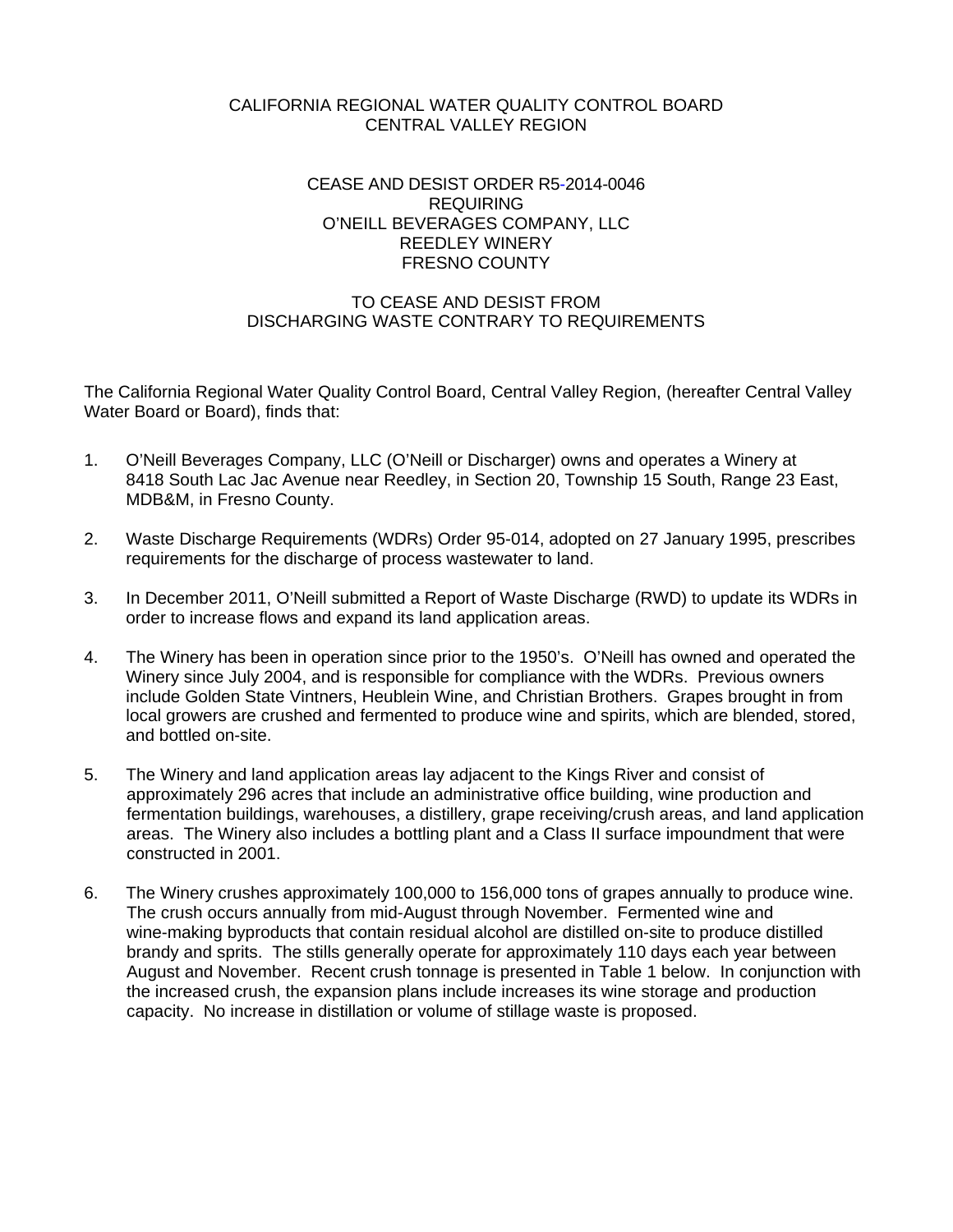| Year   | <b>Grapes Crushed</b><br>(tons) | Wine Produced<br>(million gallons) | <b>Brandy and Sprits Produced</b><br>(million gallons) |
|--------|---------------------------------|------------------------------------|--------------------------------------------------------|
| 2008   | 88,000                          | 3.5                                | 5.6                                                    |
| 2009   | 114,000                         | 6.0                                | 5.8                                                    |
| 2010   | 117,000                         | 10.0                               | 6.0                                                    |
| 2011   | 125,000                         | 11.9                               | 5.6                                                    |
| 2012   | 136,000                         | 13.6                               | 4.7                                                    |
| 2013   | 156,700                         | 15.5                               | 5.6                                                    |
| Future | 200,000                         | 20.0                               | 6.0                                                    |

## TABLE 1. Production Volumes

#### **Wastewater Characteristics**

- 7. The discharge consists primarily of tank and equipment wash water, stillage waste, and general wash water. Starting in 2003, the Discharger began segregating its high-salinity waste streams including, cooling water, boiler blow down, and water softener regenerant and discharging them to the Class II surface impoundment along with the wastewater from the bottling plant constructed in 2001. Discharges to the impoundment are regulated separately under WDRs Order R5-01-141.
- 8. The Winery operates year-round, with maximum wastewater flows occurring during the crush season from mid-August through November. Currently, the Winery produces an average annual discharge of about 0.16 mgd or about 60 million gallons per year.
- 9. Wastewater discharged to the land application areas is high in organics, as measured biochemical oxygen demand (BOD). It is also high in nitrogen and salts, particularly potassium. The highest flows and constituent concentrations occur during the crush and stillage season from mid-August through November. Average wastewater concentrations for BOD, total nitrogen, total dissolved solids (TDS), fixed dissolved solids (FDS), and potassium for 2008 through 2012 are presented in Table 2.

| Yearly<br>Average | <b>BOD</b><br>(mg/L) | <b>Total Nitrogen</b><br>(mg/L) | TDS<br>(mg/L) | <b>FDS</b><br>(mg/L) | Potassium<br>(mg/L) |
|-------------------|----------------------|---------------------------------|---------------|----------------------|---------------------|
| 2008              | 4,198                | 64                              | 2,330         | 936                  | 203                 |
| 2009              | 2,563                | 51                              | 1,855         | 753                  | 157                 |
| 2010              | 3,066                | 39                              | 1,559         | 564                  | 180                 |
| 2011              | 3,093                | 51                              | 859           | 348                  | 86                  |
| 2012              | 1,725                | 54                              | 718           | 334                  | 55                  |
| Average           | 2,929                | 52                              | 1,464         | 587                  | 136                 |

#### TABLE 2. Average Wastewater Characteristics

10. Wastewater from the Winery is collected and routed through a screening unit before being discharged to the land application areas. In 2004, O'Neill switched from flood to sprinkler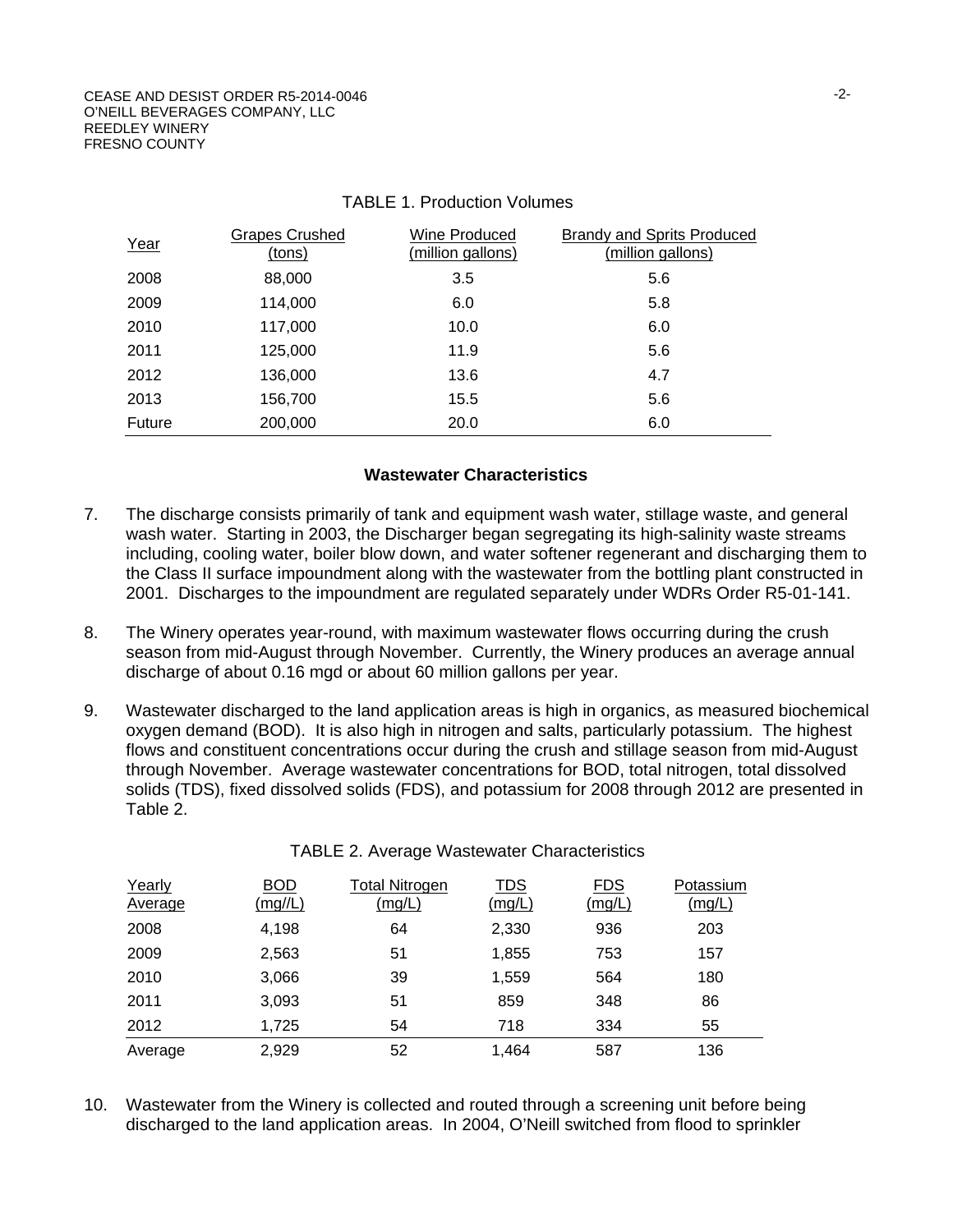irrigation to more evenly distribute its wastewater and provide for better management of its land application areas. Prior to 1995, the land application area consisted of approximately 36.8 acres adjacent to the Winery. Starting in 1995 the land application area was expanded in stages to a total of 106 acres. According to the 2011 RWD, the Discharger plans to further expand the land application area by 50 acres bringing the total land available to approximately 156 acres.

- 11. Historically, the Discharger states it grows alfalfa within the land application areas from mid-January or February through August prior to the start of the crush/stillage season. After the final harvest is cut in August, the fields are disked and lie fallow until the next year's planting.
- 12. Annual loading rates for nitrogen, TDS, and FDS to individual fields within the 106-acre land application area between 2010 and 2012 ranged from about 220 to 550 lbs/acre/year (nitrogen), 7,500 to 18,000 lbs/acre/year (TDS), and 2,000 to 6,000 lbs/acre/year (FDS). Potassium loading rates to individual fields were not calculated. However, using the average potassium concentrations in the discharge the potassium load to the total 106 acres between 2010 and 2012 ranged from about 400 to 800 lbs/acre/year.
- 13. According to the Western Fertilizer Handbook (9<sup>th</sup> edition), alfalfa can take up about 480 lbs/acre/year of nitrogen and about 600 lbs/acre/year of potassium. However, given the Discharger's shortened crop schedule, actual uptake of nitrogen and potassium within the land application areas could be significantly lower than referenced values.
- 14. Self-monitoring reports from 2012 report cycle average BOD loading rates to the land application areas ranging from less than 10 to approximately 200 lbs/acre/day, with instantaneous loads as high as 8,000 or 9,000 lbs/acre/day during the crush/stillage season.

#### **Waste Discharge Requirements Order 95-014**

- 15. Order 95-014 allows for a maximum daily discharge of up to 0.526 million gallons per day (mgd) from 1 May to 30 September, up to 0.299 mgd from 1 October to 30 November, and up to 0.179 mgd from 1 December to 30 April.
- 16. WDRs Order 95-014 includes the following Specifications and Groundwater Limitations:
	- a. Discharge Specification B.1, states:

The maximum daily discharge to the 36.8-acre disposal site shall not exceed the following limits:

| Period of Year   | Maximum Discharge |
|------------------|-------------------|
| 1 May to 30 Sept | $0.526$ mgd       |
| 1 Oct to 30 Nov  | $0.299$ mgd       |
| 1 Dec to 30 Apr  | $0.179$ mgd       |

b. Discharge Specification B.4, states:

The depth of each waste application shall not exceed the following: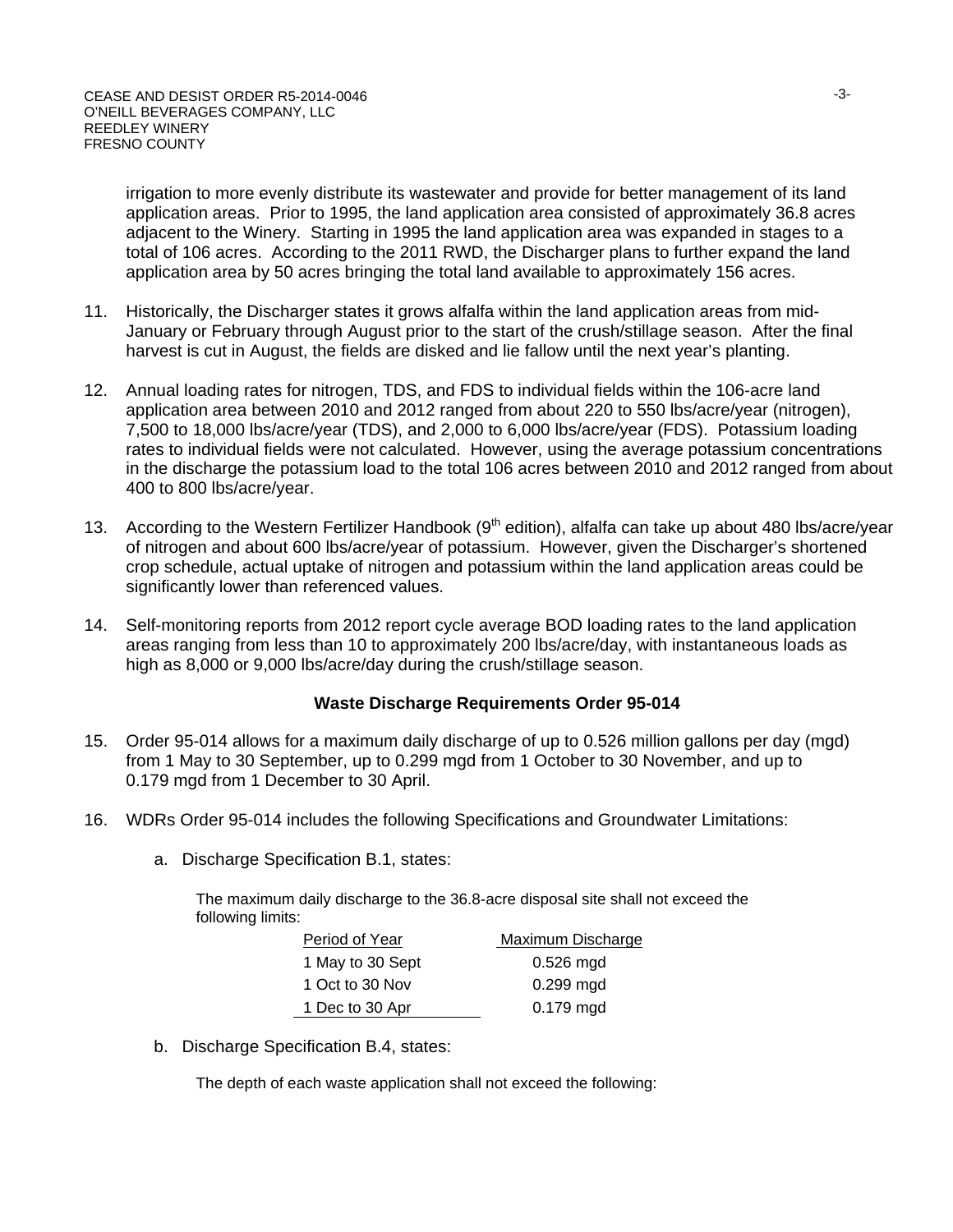| Period of Year   | Depth (inches) |
|------------------|----------------|
| 1 May to 30 Sept | 3.7            |
| 1 Oct to 30 Nov  | 3.0            |
| 1 Dec to 30 Apr  | 2.5            |

c. Discharge Specification B.7, states:

Land area used for stillage disposal shall equal or exceed the following:

|                  | Land Area Required     |
|------------------|------------------------|
|                  | (acres per 100,000 gpd |
| Period of Year   | of stillage waste)     |
| 1 May to 30 Sept |                        |
| 1 Oct to 30 Nov  | 12.3                   |
| 1 Dec to 30 Apr  | 20 R                   |

d. The Groundwater Limitations C.1 through C.7, state in part:

The discharge, in combination with other sources, shall not cause underlying groundwater to:

- (1) Contain waste Constituents in concentrations statistically greater than receiving water limits, where specified below or background water quality where not specified.
- (2) Exceed an annual average incremental increase in specific electrical conductivity greater than 3 umhos/cm, based on the most recent five-year period, or a maximum of 900 umhos/cm, whichever is less.
- (3) Contain chemicals, heavy metals, or trace elements in concentrations that adversely affect beneficial uses or exceed maximum contaminant levels specified in the California Code of Regulations, Title 22, Division 4, Chapter 15. \*\*\*
- (6) Contain taste or odor-producing substances in concentrations that cause nuisance or adversely affect beneficial uses.
- (7) Contain concentrations of chemical constituents in amounts that adversely affect agricultural use.
- 16. In addition, WDRs Order No. 95-014, Provision D. 2 of states in part that:

The Discharger shall comply with "Standard Provisions and Reporting Requirements for Waste Discharge Requirements," dated 1 March 1991.

1 March 1991, Standard Provisions, General Provisions A.11 states that:

Neither the treatment nor the discharge shall create a condition of nuisance or pollution as defined by the California Water Code, Section 13050.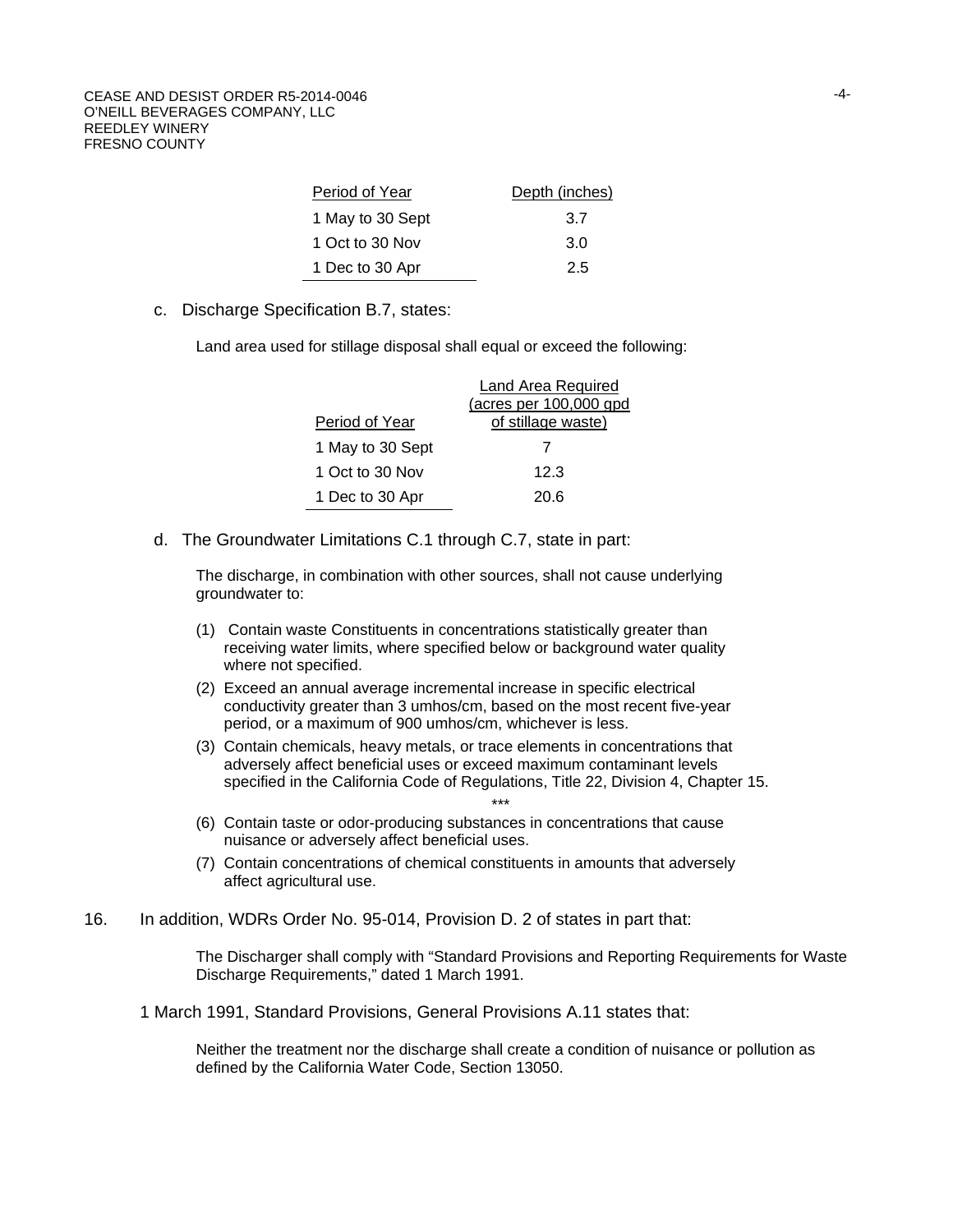#### **Waste Discharge Requirements Order R5-2014-0045**

- 17. O'Neill submitted a RWD in April 2006 that attempted to address its ongoing violations, which included discharging in excess of permitted limits and degrading groundwater. In the RWD, O'Neill proposed that the Central Valley Water Board increase flow limits to 0.526 mgd (May to November) and 0.36 mgd (December to April), and proposed construction the of two equalization basins to consolidate the wastewater and allow for better management of the existing 106-acre land application area. According to the 2006 RWD, the equalization basins would be lined with a single 45-mil polypropylene liner. Following discussions with Central Valley Water Board staff, O'Neill withdrew the RWD due to concerns with the cost of constructing the equalization basins in accordance with Title 27 standards.
- 18. In February 2007, O'Neill submitted a new RWD to replace the 2006 RWD. The 2007 RWD proposed that the Central Valley Water Board increase flow limits in a manner similar to that proposed in the 2006 RWD, and proposed the addition of an additional 50 acres to the existing land application area to reduce loadings and better manage the land application areas. The 2007 RWD did not include an antidegradation analysis. After several reviews and addenda, O'Neill hired a new consultant to prepare an antidegradation analysis and revised RWD.
- 19. On 16 December 2011, O'Neill submitted a new RWD, as described in Finding 3. The 2011 RWD contained an antidegradation analysis and replaced the 2007 RWD. The 2011 RWD proposes that the Central Valley Water Board increase wastewater flow limits to 80 million gallons annually, and that O'Neill expand the available land application areas to approximately 156 acres to compensate for the increased flows. The RWD also proposes changes to O'Neill's wastewater and land management procedures including identifying several crop plans to improve nutrient and salt uptakes. The antidegradation analysis is based on a vadose zone groundwater model. The model focuses on salinity management and general salt uptake by crops, but does not account for existing groundwater degradation or legacy conditions in soil. The model also does not evaluate whether the estimated nutrient and organic loading rates at the proposed flow of 80 million gallons per year would be sufficiently protective of groundwater.
- 20. On 28 March 2014, the Central Valley Water Board adopted WDRs Order R5-2014-0045. WDRs Order R5-2014-0045 includes the following Specifications and Groundwater Limitations:
	- a. Discharge Specification C.1, states:

No waste constituent shall be released, discharged, or placed where it will be released or discharged, in a concentration or in a mass that causes violation of the Groundwater Limitations of this Order.

b. Discharge Specification C.2, states:

Wastewater, treatment, storage, and disposal shall not cause pollution or a nuisance as defined by Water Code section 13050.

c. Land Application Area Specification D.2, states: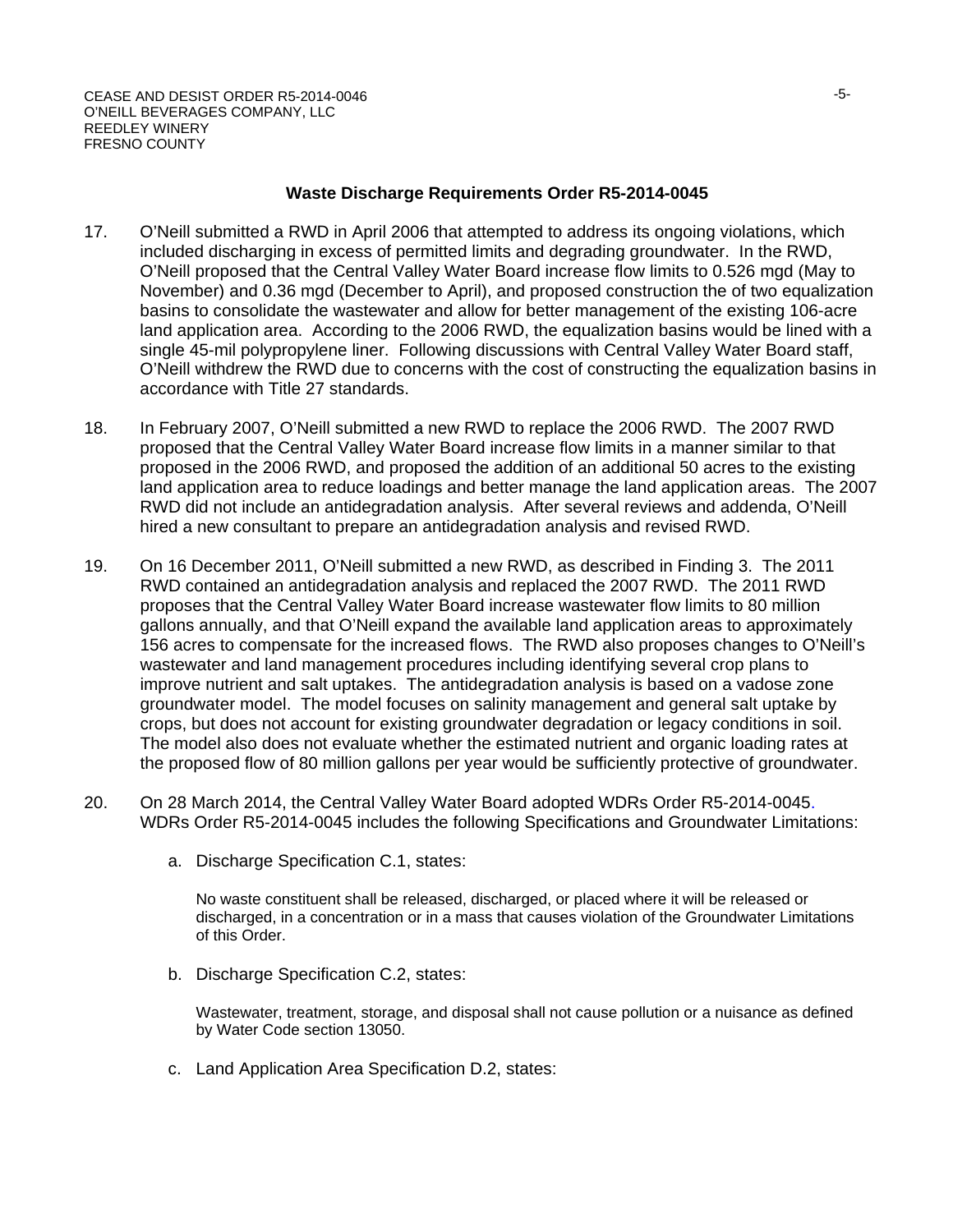The weekly average BOD loading rate to fields A West Block, A East Block, and B Block, shall not exceed 100 lbs/acre/day. The weekly average BOD loading rate on the remaining land application areas shall not exceed 150 lbs/acre/day.

d. Land Application Area Specification D.5, states:

Application of waste constituents shall be at reasonable agronomic rates to preclude creation of a nuisance or cause or contribute to exceedances of the Groundwater Limitations in this Order, considering crop, soil, climate, and irrigation management.

e. Land Application Area Specification D.8, states:

The resulting effect of the discharge on soil pH shall not exceed the buffering capacity of the soil profile.

f. Groundwater Limitations F.1, states in part:

Release of waste constituents from any treatment, reuse, or storage component associated with the discharge shall not cause or contribute to groundwater containing constituent concentrations in excess of the concentrations specified below or background quality, whichever is greater:

- (a) Nitrate as nitrogen of 10 mg/L,
- (b) EC of 900 umhos/cm, and
- (c) For constituents identified in Title 22, the MCLs quantified therein.

#### **Groundwater Degradation / Pollution**

- 21. The Winery and land application areas are underlain by river channel and alluvial fan deposits. Soil boring logs show predominantly fine to medium grained sand with interbedded silts and clays down to about 65 feet below ground surface (bgs). Some borings show a dense layer of silt (or hardpan) at about 10 to 15 feet bgs.
- 22. There are seventeen monitoring wells used to monitor groundwater beneath the Winery and land application areas. Four monitoring wells (MW-1 through MW-4) were installed in 1995 to monitor the original 36.8 acre land application area and are currently inside of the expanded land application area. Ten additional monitoring wells (MW-5 through MW-14) were installed in 2001. Monitoring wells MW-5 and MW-6 were installed east and up-gradient between the Kings River and land application areas. The remaining monitoring wells MW-7 through MW-14 were installed around the perimeter of the site to the north, south, and east of the land application areas. Three additional monitoring wells SI-1, SI-2, and SI-3 were also installed in 2001, south of the land application area to monitor groundwater around the Class II surface impoundment.
- 23. From monitoring well data at the site, groundwater is first encountered at approximately 45 to 60 feet bgs. Groundwater flow beneath the site is predominantly to the west-southwest away from the Kings River. Infiltration from the Kings River provides a source of high quality groundwater up-gradient of the site.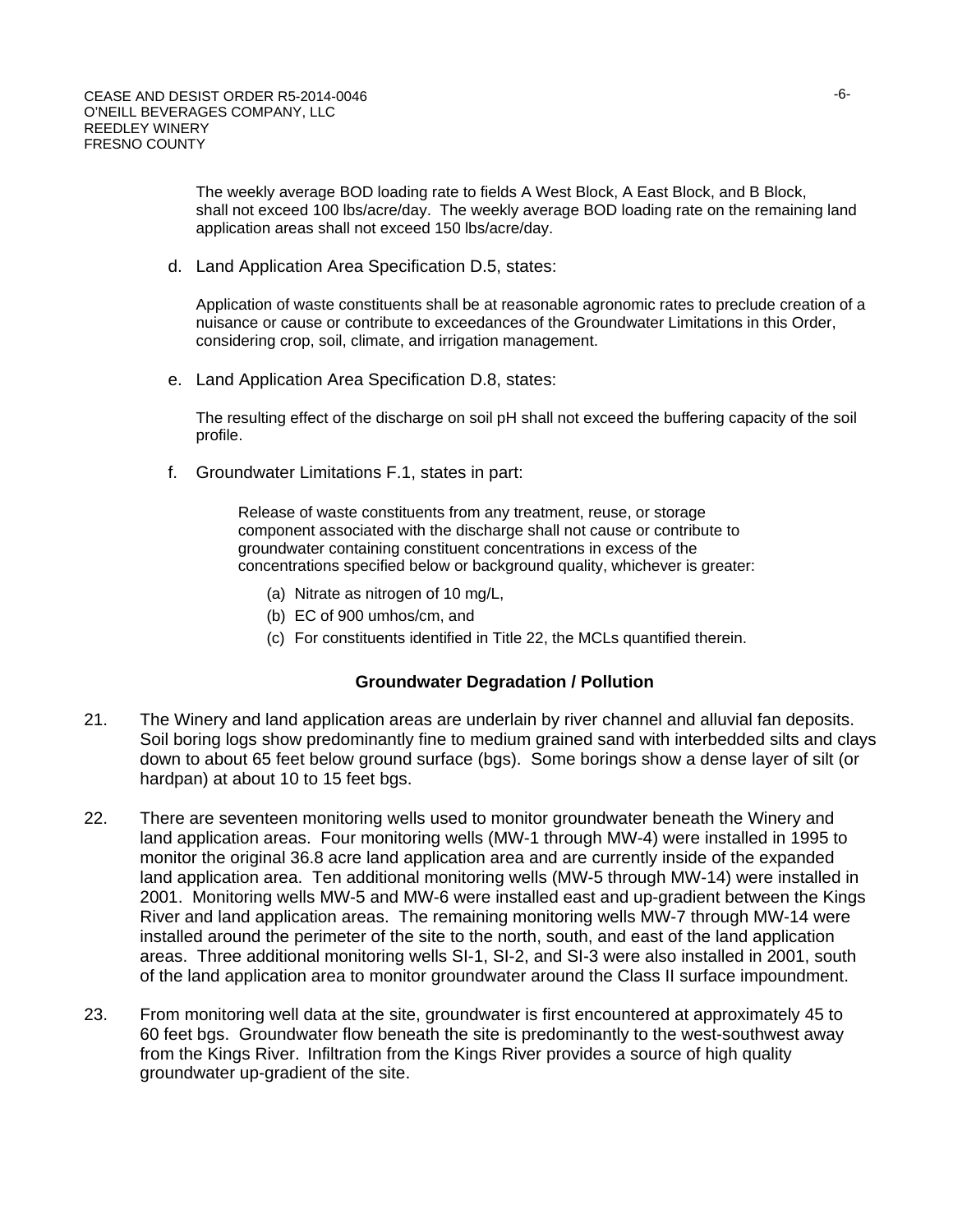24. Average groundwater quality for selected constituents calculated using quarterly sampling data from 2008 through 2012 is presented in Table 3 below. Items in bold indicate exceedances of state Primary or Secondary drinking water Maximum Contaminant Levels (MCLs).

| Wells                                       | EC<br>umhos/cm                            | <b>TDS</b><br>mg/L | HCO <sub>3</sub><br>mg/L | $NO3-N$<br>mg/L | Ammonia<br>mg/L | Na<br>mg/L | C1<br>mg/L      | $\underline{\mathsf{K}}$<br>mg/L | <u>Fe</u><br>mg/L | Mn<br>mg/L | <b>TOC</b><br>mg/L |
|---------------------------------------------|-------------------------------------------|--------------------|--------------------------|-----------------|-----------------|------------|-----------------|----------------------------------|-------------------|------------|--------------------|
| Interior and down-gradient monitoring wells |                                           |                    |                          |                 |                 |            |                 |                                  |                   |            |                    |
| $MW-1$                                      | 1714                                      | 1116               | 681                      | 6.0             | 27              | 53         | 26              | 286                              | < 0.1             | 0.77       | 9.1                |
| $MW-2$                                      | 1040                                      | 641                | 506                      | $<$ 1           | 20              | 33         | 17              | 108                              | 0.23              | 0.83       | 8.0                |
| $MW-3$                                      | 1277                                      | 938                | 656                      | 1.2             | 2.9             | 57         | 28              | 233                              | 0.35              | 1.71       | 6.2                |
| $MW-4$                                      | 1686                                      | 1156               | 614                      | 17              | 25              | 49         | 25              | 259                              | 0.13              | 0.33       | 7.0                |
| MW-14                                       | 1530                                      | 870                | 613                      | 4.4             | 28              | 55         | 32              | 171                              | 1.45              | 0.33       | 11                 |
|                                             | Up-gradient and perimeter wells           |                    |                          |                 |                 |            |                 |                                  |                   |            |                    |
| $MW-5$                                      | 435                                       | 321                | 165                      | 6.9             | < 0.5           | 53         | 17              | 4.1                              | < 0.1             | < 0.01     | $<$ 1              |
| $MW-6$                                      | 1044                                      | 749                | 639                      | 4.2             | 0.6             | 55         | 25              | 5.2                              | 0.19              | 2.45       | 5.1                |
| $MW-7$                                      | 996                                       | 459                | 444                      | 4.9             | 4.6             | 41         | 19              | 87                               | < 0.1             | 0.38       | 3.1                |
| MW-8                                        | 1240                                      | 889                | 457                      | 33              | 0.6             | 146        | 64              | 6.1                              | < 0.1             | 0.06       | 1.9                |
| $MW-91$                                     | 658                                       | 459                | 134                      | 29              | < 0.5           | 36         | 10              | 2.6                              | < 0.1             | < 0.01     | 1.2                |
| MW-10                                       | 1608                                      | 1183               | 406                      | 68              | 0.6             | 155        | 44              | 5.6                              | < 0.1             | < 0.01     | 2.1                |
| $MW-112$                                    | 1156                                      | 1118               | 399                      | 39              | < 0.5           | 103        | 58              | 5.9                              | < 0.1             | < 0.01     | 2.2                |
| MW-12                                       | 794                                       | 867                | 260                      | 37              | 0.7             | 111        | 15              | 4.8                              | < 0.1             | < 0.01     | 1.1                |
| MW-13                                       | 1163                                      | 1018               | 401                      | 17              | 0.6             | 121        | 92              | 3.7                              | < 0.1             | 0.01       | 1.6                |
|                                             | Wells around Class II surface impoundment |                    |                          |                 |                 |            |                 |                                  |                   |            |                    |
| $SI-1$                                      | 1097                                      | 752                | 347                      | 35              | 0.6             | 148        | 31              | 5.1                              | 0.1               | < 0.01     | 1.1                |
| $SI-2^3$                                    | 712                                       | 449                | 267                      | 13              | 1.1             | 21         | 13              | 29                               | 0.1               | 0.05       | 1.4                |
| $SI-3$                                      | 875                                       | 616                | 292                      | 31              | 3.9             | 82         | 20              | 15                               | 0.15              | 0.02       | 1.9                |
| MCL <sup>4</sup>                            | 900/1,600 <sup>6</sup>                    | 500/<br>$1,000^6$  |                          | 10 <sup>5</sup> |                 |            | 250/<br>$500^6$ |                                  | $0.3^{6}$         | $0.05^6$   |                    |

TABLE 3. Groundwater Quality

EC =Electrical Conductivity, TDS=Total Dissolved Solids, HCO<sub>3</sub> : = bicarbonate as CaCO<sub>3</sub>, NO<sub>3</sub>-N=Nitrate as nitrogen, Ammonia=ammonia as nitrogen, Na=Sodium, Cl=Chloride, K=Potassium, Fe=Iron, Mn=Manganese, and TOC=Total Organic Carbon

<sup>1</sup>. Well periodically dry. Average based on 10 samples.<br>
<sup>2.</sup> Well dry from 2008 through most of 2011. Average based on 3 samples.<br>
<sup>3.</sup> Well periodically dry. Average based on 13 samples.<br>
<sup>4.</sup> MCLs = Maximum Contaminan

25. In May 2007, O'Neill installed two additional up-gradient monitoring wells (MW-15 and MW-16) along the eastern boundary of the expanded land application area to evaluate groundwater conditions prior to the application of wastewater to this area. These wells were sampled three times in 2007 following their installation and twice in 2011. Analytical results from the limited sampling of MW-15 and MW-16 are presented in Table 4 below. Items in bold indicate exceedences of state Primary or Secondary drinking water MCLs.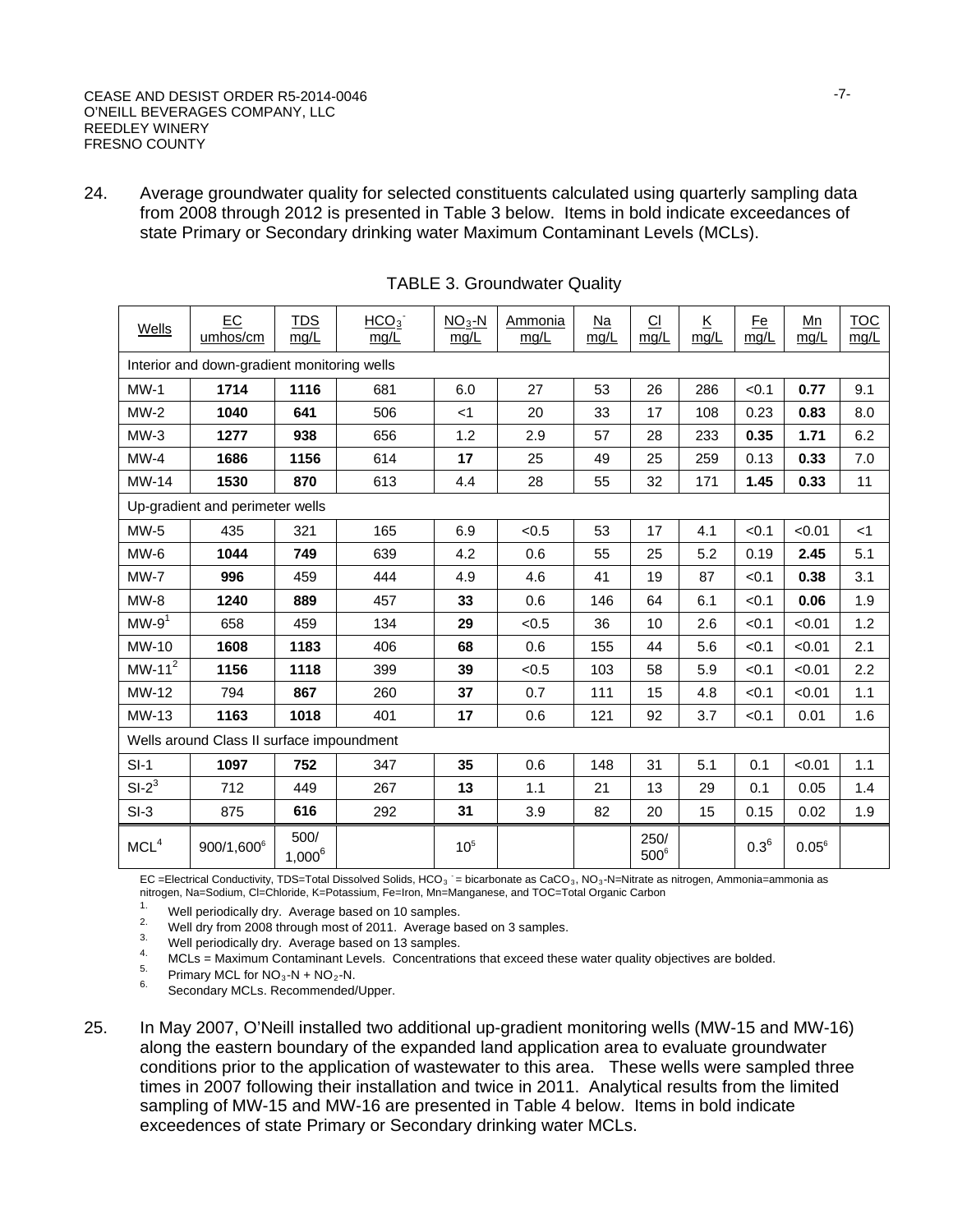#### CEASE AND DESIST ORDER R5-2014-0046 O'NEILL BEVERAGES COMPANY, LLC REEDLEY WINERY FRESNO COUNTY

| Wells            | Date    | $E$ C<br>umhos/cm | <b>TDS</b><br>mg/L | HCO <sub>3</sub><br>mg/L | $\underline{NO_3}$ -<br>$\underline{\mathsf{N}}$<br>mq/L | Ammonia<br>mg/L | $Na$<br>mg/L             | $\underline{\text{Cl}}$<br>mg/L | $\underline{\mathsf{K}}$<br>mg/L | $E$ e<br>mg/L | Mn<br>mg/L | <b>TOC</b><br>mg/L |
|------------------|---------|-------------------|--------------------|--------------------------|----------------------------------------------------------|-----------------|--------------------------|---------------------------------|----------------------------------|---------------|------------|--------------------|
|                  | 6/4/07  | 1090              | 740                | 335                      | 16.8                                                     | < 0.5           | 94                       | 84                              | 6.7                              | < 0.1         | < 0.01     | 1.9                |
|                  | 7/26/07 | 1080              | 720                | 388                      | 7.7                                                      | 0.11            | 108                      | 71                              | 8.6                              | 0.2           | < 0.01     | ns                 |
| MW-15            | 8/1/07  | 1100              | 762                | 314                      | 20.9                                                     | < 0.5           | 89                       | 69                              | 6.8                              | < 0.1         | < 0.01     | ns                 |
|                  | 7/19/11 | 694               | 530                | 229                      | 9.1                                                      | < 0.5           | 58                       | 34                              | 4.4                              | < 0.1         | < 0.01     | $<$ 1              |
|                  | 8/22/11 | 772               | 540                | 272                      | 10                                                       | < 0.5           | 64                       | 39                              | 3.6                              | < 0.1         | < 0.01     | $<$ 1              |
|                  | 6/4/07  | 772               | 673                | 335                      | 7.3                                                      | < 0.5           | 79                       | 34                              | 5                                | < 0.1         | < 0.01     | 7.7                |
|                  | 7/26/07 | 716               | 480                | 307                      | 5.5                                                      | < 0.5           | 89                       | 32                              | 6.5                              | 0.14          | < 0.01     | ns                 |
| MW-16            | 8/1/07  | 783               | 566                | 314                      | 7.7                                                      | < 0.5           | 78                       | 31                              | 5.7                              | < 0.1         | < 0.01     | ns                 |
|                  | 7/19/11 | 561               | 425                | 234                      | 2.6                                                      | < 0.5           | 57                       | 16                              | 3.8                              | < 0.1         | < 0.01     | $<$ 1              |
|                  | 8/22/11 | 551               | 420                | 245                      | 2.6                                                      | < 0.5           | 60                       | 17                              | 3.2                              | < 0.1         | < 0.01     | $<$ 1              |
| MCL <sup>1</sup> |         | 900/<br>$1,600^3$ | 500/<br>$1,000^3$  |                          | 10 <sup>2</sup>                                          |                 | 250/5<br>00 <sup>3</sup> |                                 |                                  | $0.3^{3}$     | $0.05^{3}$ |                    |

TABLE 4. Groundwater data for MW-15 and MW-16

EC=Electrical Conductivity, TDS=Total Dissolved Solids, HCO<sub>3</sub> =bicarbonate as CaCO<sub>3</sub>, NO<sub>3</sub>-N=Nitrate as nitrogen, ammonia=ammonia as nitrogen, Na=Sodium, Cl=Chloride, K=Potassium, Fe= Iron, Mn=Manganese, and TOC=Total Organic Carbon

1. MCLs = Maximum Contaminant Levels. Concentrations that exceed these water quality objectives are bolded.<br>
<sup>2.</sup> Primary MCL for NO<sub>3</sub>-N + NO<sub>2</sub>-N.<br>
<sup>3.</sup> Secondary MCLs. Recommended/Upper.

- 26. The elevated EC and salinity constituents in MW-15 and MW-16 in 2007 may be the result of inadequate development of the wells. Samples collected in 2011 for EC, TDS, sodium, chloride, and bicarbonate were significantly lower than those in 2007, following installation of the monitoring wells.
- 27. The groundwater quality data demonstrates the following:
	- a. Up-gradient groundwater quality is best defined by monitoring well MW-5 on the southeast corner of the existing land application areas, MW-15 and MW-16 on the eastern boundary of the expansion area and closer to the Kings River, and MW-9 north and west of the Winery and outside of the influence from the land application areas. The average EC and TDS in these wells ranges from 445 to 772 umhos/cm and 321 to 540 mg/L, respectively.
	- b. The interior, and down-gradient monitoring wells, (MW-1, MW-2, MW-3, MW-4, and MW-14) contain EC and TDS concentrations in excess of the recommended secondary Maximum Contaminant Levels (MCLs) of 900 umhos/cm and 500 mg/L, and in some cases the upper secondary MCLs of 1,600 umhos/cm and 1,000 mg/L, respectively. These wells also contain manganese in excess of the secondary MCL of 0.05 mg/L with average concentrations ranging from 0.33 mg/L in MW-4 and MW-14 to 1.71 mg/L in MW-3. These wells show little or no nitrate but high ammonia confirming reducing conditions beneath the site. Bicarbonate, calcium, magnesium, and total organic carbon (TOC) are also elevated, indicating general organic overloading of the land application areas. These wells also show high potassium at concentrations of 100 to 300 mg/L, indicating overloading for potassium as well.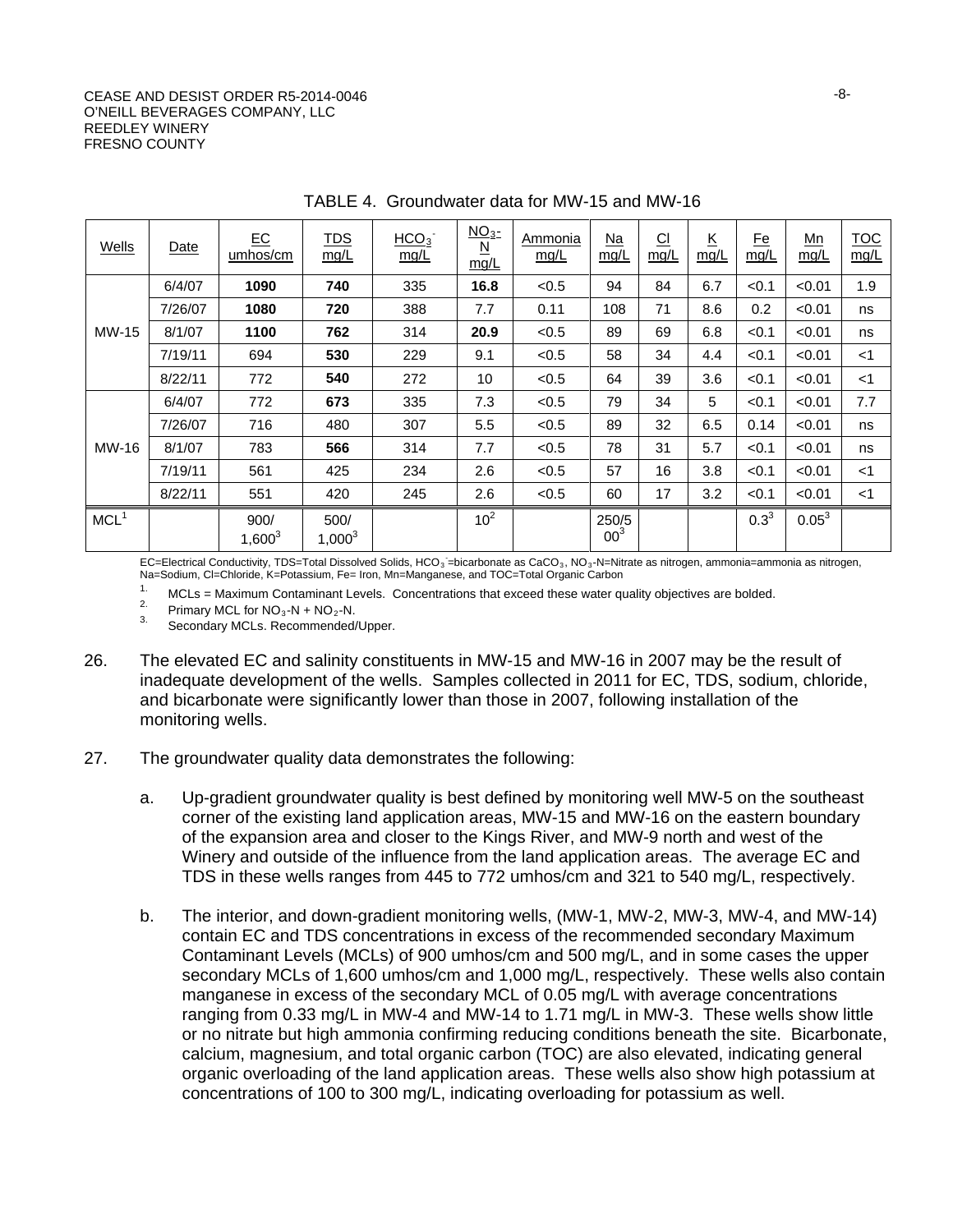- c. Monitoring well MW-6, just inside of the land application areas and north of MW-5, appears to be impacted by the discharge with an average EC and TDS of 1,044 umhos/cm and 749 mg/L, respectively. MW-6 also shows elevated concentrations of TOC and bicarbonate, as well as manganese at 2.45 mg/L, which exceeds the secondary MCL for manganese of 0.05 mg/L. Prior to 2007, however, this well was similar in quality to MW-5. Since 2007 this well has shown a steady increase in constituent concentrations, possibly due to over application of wastewater in this area or damage to the well.
- d. Monitoring wells MW-10 and MW-11 on the far western boundary of the site have the highest concentration of  $NO<sub>3</sub>$ -N at 68 and 39 mg/L, respectively. These monitoring wells also have some of the highest EC and TDS concentrations at 1,608 to 1,156 umhos/cm and 1,183 to 1,118 mg/L, respectively. However, MW-10 and MW-11 do not show elevated bicarbonate, potassium, and TOC typical of groundwater impacted by the discharge. In addition, monitoring wells MW-9 and MW-12, with lower salinity and nitrate, lie between MW-10 and MW-11 and the land application areas. These monitoring wells are likely influenced by surrounding activities or unknown discharges from the Winery.
- e. Monitoring well MW-13, just south of the Winery buildings, has an average EC and TDS of 1,163 umhos/cm and 1,018 mg/L respectively. This monitoring well also shows high sodium and chloride at 121 mg/L and 92 mg/L, but bicarbonate, potassium, and TOC are low. This monitoring well may be influenced by the Winery's main septic system just up-gradient of MW-13 as well as possible influences from the septic system for Riverview Elementary School to the south.
- 28. A complaint was filed in 2008 by a nearby property owner on Manning Avenue about 2,000 feet south of the Winery. He alleged that the Winery's discharge had impacted both his domestic and irrigation wells. According to the complainant, water from his domestic well has a white film to it and he has noticed increased clogging and scaling on faucets and irrigation lines over the years. He indicated that the problems were severe enough that he had installed a reverse osmosis water treatment device on his kitchen faucet. An analysis of the irrigation well in 1996 (provided by the complainant) reported an EC of 450 umhos/cm, and bicarbonate of 305 mg/L (or 5 meq/L), and in 2007 the same well had an EC of 1,000 umhos/cm, and bicarbonate of 550 mg/L (or 9 meq/L). Subsequent sampling of the irrigation well by staff in 2008 reported an EC of 940 umhos/cm, TDS of 570 mg/L, bicarbonate of 590 mg/L (or 9.6 meq/L), and potassium of 10 mg/L.

## **Non-Compliance**

29. In November 2000 and September 2003, the Central Valley Water Board issued Golden State Vintners Notices of Violation (NOVs) for discharging flows in excess of permitted limits (Discharge Specification B.1), exceeding waste application depths (Discharge Specification B.4), and for failing to use adequate land areas for application of wastewater and stillage waste (Discharge Specification B.7). The NOVs noted that the over application of wastes appears to have degraded groundwater beneath the site resulting in groundwater EC ranging from 1,250 to 2,100 umhos/cm in samples taken between July 1998 and March 2000 in violation of Groundwater Limitation C.2. Golden State Vintners sold the Winery to O'Neill in 2004 before these issues were resolved.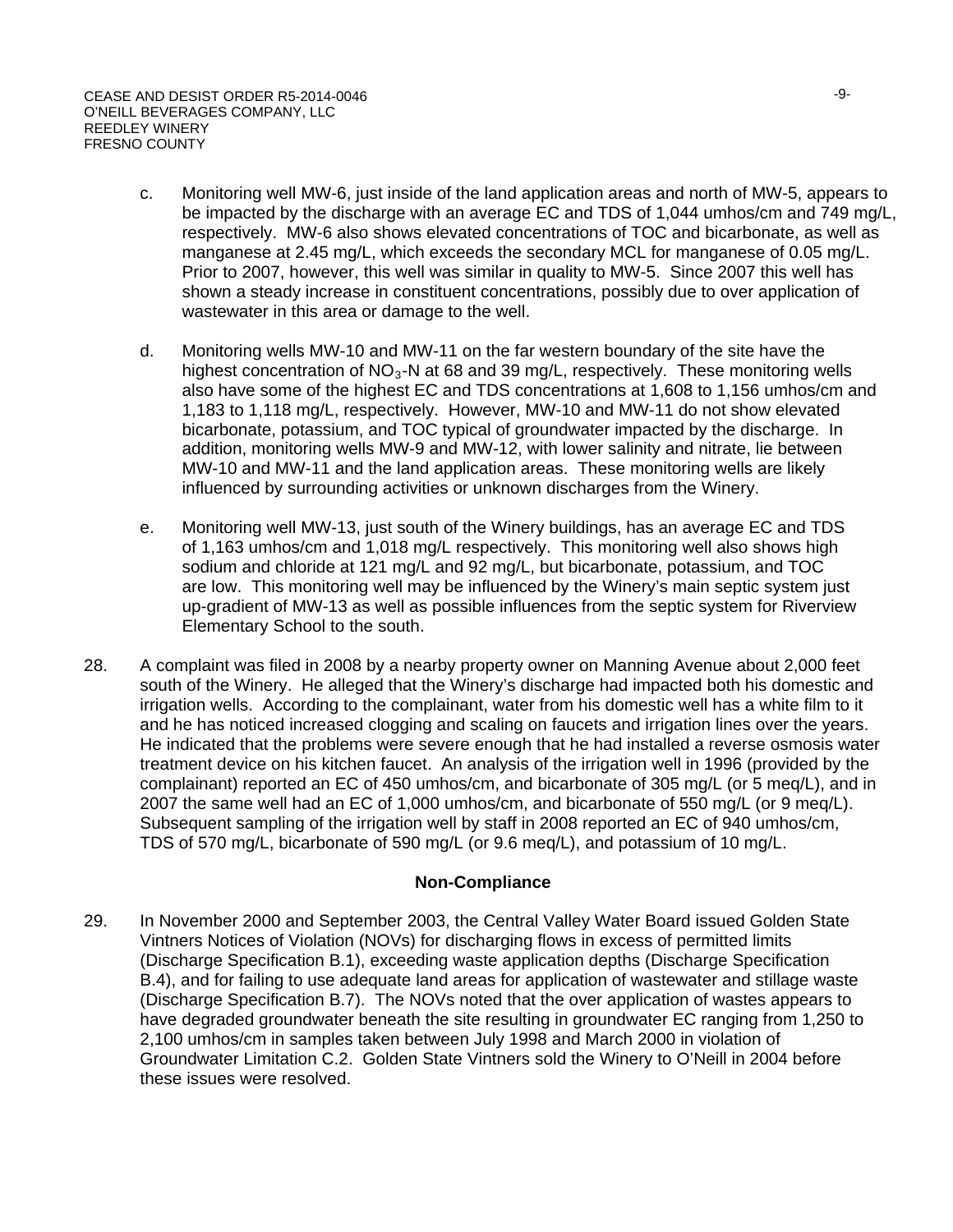- 30. At the proposed annual flow rate of 80 million gallons per year, the 2011 RWD, estimates maximum future loading rates for nitrogen, fixed dissolved solids, and BOD ranging from about 420 to 504 lbs/acre/year (nitrogen), 4,200 to 4,500 lbs/acre/year (FDS), and 160 to 190 lbs/acre/day (BOD). Since these maximum loading rates may still exceed typical crop uptake, Board staff is concerned that, given existing site conditions and groundwater degradation, the proposed applications will not be protective of groundwater quality.
- 31. The information in Findings 24 through 29 indicate that discharges from the Winery have violated the flow limits, depth of application, and land application area requirements of WDRs Order 95-014 (Discharge Specifications B.1, B.2, and B.3). The information also demonstrates that the discharges have violated Groundwater Limitations C.2, C.3, C.6, and C.7 beneath the central portion of the land application area and in some of the perimeter wells. In this area groundwater exceeds an EC of 900 umhos/cm; contains chemicals, heavy metals, or trace elements in excess of MCLs; contains taste or odor-producing substances in amounts that cause or threaten to cause nuisance or adversely affect beneficial uses; and contains chemical constituents in amounts that could affect agricultural use.
- 32. The information in Findings 24 through 30 also indicates that the discharge will violate or threaten to violate WDRs Order R5-2014-0045; Discharge Specifications C.1, and C.2 for discharging waste in an amount that causes violation of groundwater limitations or cause pollution or nuisance; Land Application Area Specification D.2, D.5, and D.8 for exceeding a BOD loading rates, exceeding application of nutrients in amounts that exceed crop demand, and causing soil pH to exceed the buffering capacity of the soil profile. In addition, the discharge will violate or threaten to violate the Groundwater Limitations of WDRs Order R5-2014-0045 for causing groundwater to exceed a nitrate as nitrogen of 10 mg/L, an EC of 900 umhos/cm, and MCLs of constituents identified in Title 22.
- 33. Water Code section 13301, states, in part, that:

When a regional board finds that a discharge of waste is taking place, or threatening to take place, in violation of requirements or discharge prohibitions prescribed by the regional board or the state board, the board may issue an order to cease and desist and direct that those persons not complying with the requirements or discharge prohibitions (a) comply forthwith, (b) comply in accordance with a time schedule set by the board, or (c) in the event of a threatened violation, take appropriate remedial or preventative action… Cease and desist orders may be issued directly by a board, after notice and hearing.

34. Water Code section 13267(b), states, in part, that:

In conducting an investigation specified in subdivision (a), the regional board may require that any person who has discharged, discharges, or is suspected of having discharged or discharging, or who proposes to discharge waste within its region, or any citizen or domiciliary, or political agency or entity of this state who has discharged, discharges, or is suspected of having discharged or discharging, or who proposes to discharge, waste outside of its region that could affect the quality of waters within its region shall furnish, under penalty of perjury, technical or monitoring program reports which the regional board requires. The burden, including costs, of these reports shall bear a reasonable relationship to the need for the report and the benefits to be obtained from the reports. In requiring those reports, the regional board shall provide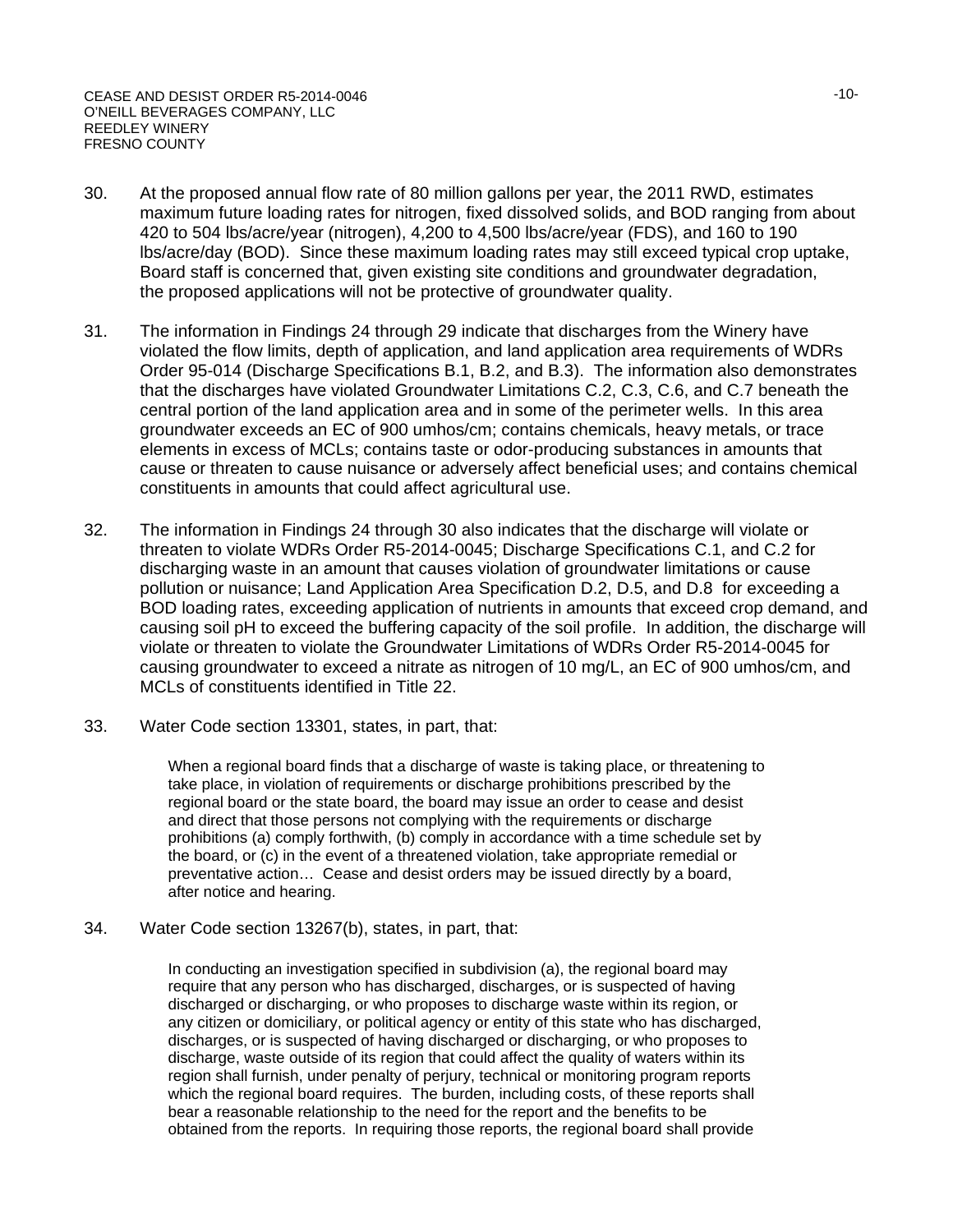the person with a written explanation with regard to the need for the reports, and shall identify the evidence that supports requiring that person to provide the reports.

- 35. The technical reports required by this Order are necessary to assure compliance with both this Order and Waste Discharge Requirements Order R5-2014-0045, and to protect groundwater quality. The Discharger owns and operates the facility that discharges the waste subject to these Orders.
- 36. On 28 March 2014, in Rancho Cordova, California, after notice to the Discharger and all other affected persons, the Central Valley Water Board conducted a public hearing at which evidence was received to consider a Cease and Desist Order.

**IT IS HEREBY ORDERED** that, pursuant to Water Code sections 13301 and 13267, O'Neill Beverages Company, LLC, its agents, successors, and assigns, shall:

- 1. Cease and desist discharging wastes in violation and threatened violation of Waste Discharge Requirements Order R5-2014-0045.
- 2. The Discharger shall comply with WDRs R5-2014-0045, Discharge Specifications C.1 and C.2, and Land Application Area Specifications D.2, D.5, and D.8 in accordance with the following compliance schedule:

| <b>Task</b> | <b>Task Description</b>                                                                                                                                                                                                                                                                                                                                                                                                     | Due Date                                                                                    |
|-------------|-----------------------------------------------------------------------------------------------------------------------------------------------------------------------------------------------------------------------------------------------------------------------------------------------------------------------------------------------------------------------------------------------------------------------------|---------------------------------------------------------------------------------------------|
| a.          | Submit a work plan and implementation schedule that<br>identifies the specific control measures O'Neill will employ to<br>ensure compliance with the following requirements of WDRs<br>Order R5-2014-0045: Discharge Specifications C.1 and C.2,<br>and Land Application Area Specifications D. 2, D.5, and D.8.<br>The work plan and implementation schedule shall be subject<br>to the approval of the Executive Officer. | 29 September 2014                                                                           |
| $b_{\cdot}$ | Begin implementation of the approved work plan.                                                                                                                                                                                                                                                                                                                                                                             | In accordance with the<br>approved schedule, but<br>by no later than<br>30 March 2015       |
| $C_{\cdot}$ | Submit a technical report demonstrating complete<br>implementation of the approved work plan and compliance<br>with Discharge Specifications C.1 and C.2, and Land<br>Application Area Specifications D. 2, D.5, and D.8 in WDRs<br>Order R5-2014-0045. Upon receipt of written concurrence by<br>the Executive Officer this task shall be considered complete.                                                             | In accordance with the<br>approved schedule but<br>by no later than<br><b>28 March 2018</b> |

3. The Discharger shall comply with WDRs R5-2014-0045, Groundwater Limitations F.1 in accordance with the following compliance schedule: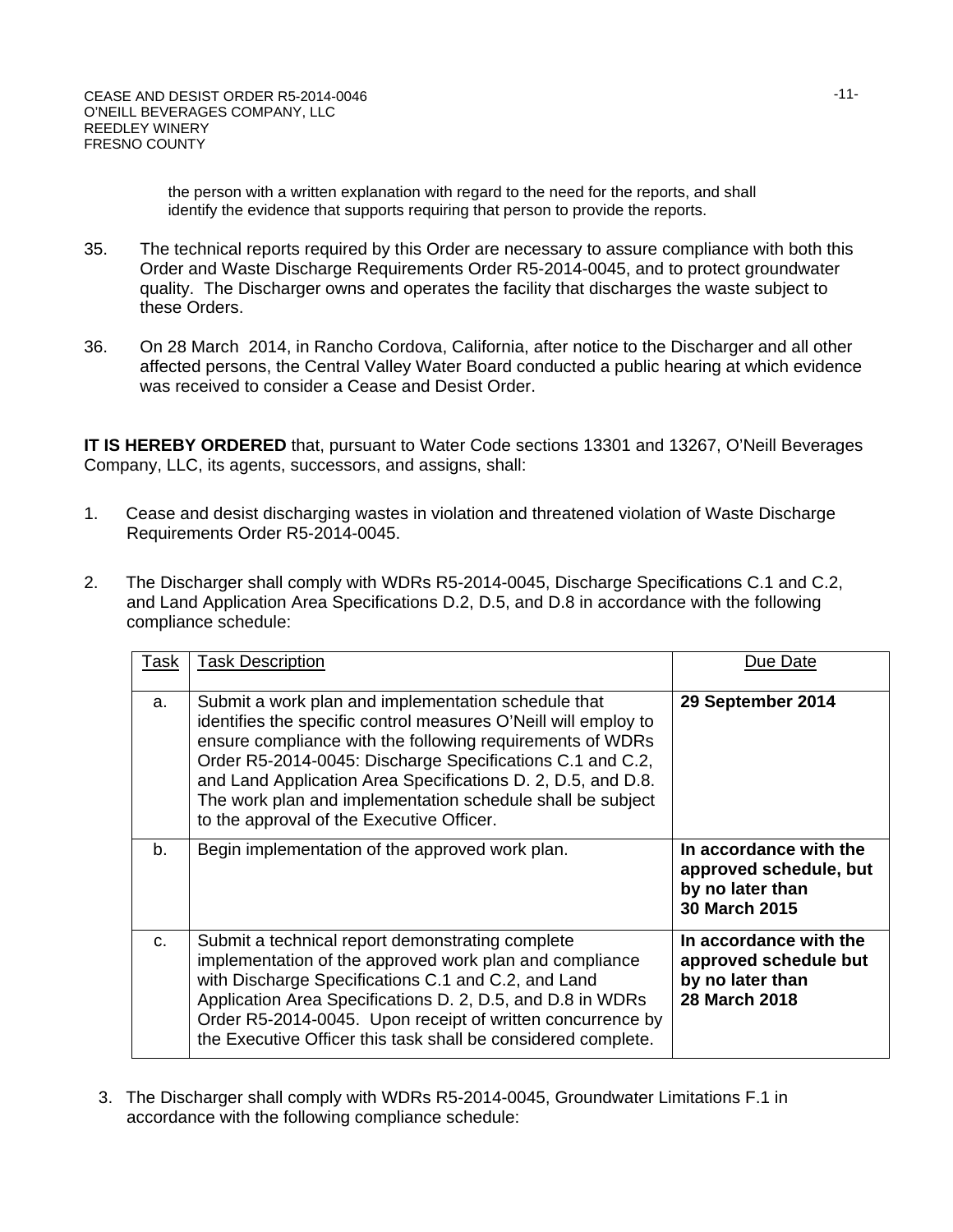| <u>Task</u> | <b>Task Description</b>                                                                                                                                                                                                                                                                                                                                                                                                                                                                                                                                                                                                                                                                                                                                                                                               | Due Date                                                                              |
|-------------|-----------------------------------------------------------------------------------------------------------------------------------------------------------------------------------------------------------------------------------------------------------------------------------------------------------------------------------------------------------------------------------------------------------------------------------------------------------------------------------------------------------------------------------------------------------------------------------------------------------------------------------------------------------------------------------------------------------------------------------------------------------------------------------------------------------------------|---------------------------------------------------------------------------------------|
| a.          | Submit a work plan and implementation schedule that<br>identifies the methods proposed for assessing the horizontal<br>and vertical extent of elevated EC, TDS, $NO3$ -N, and<br>ammonia concentrations in groundwater beneath and down-<br>gradient of the land application areas. This work plan shall<br>also identify all water and irrigation supply wells within one<br>mile of the Winery and Land Application areas and shall<br>provide a sampling plan to assess water quality within these<br>wells.                                                                                                                                                                                                                                                                                                       | 30 March 2015                                                                         |
| b.          | Submit a technical report that describes the horizontal and<br>vertical extent where concentrations of EC, TDS, NO <sub>3</sub> -N, and<br>ammonia exceed Groundwater Limitations in F.1, or<br>appropriate background concentrations where not included in<br>Groundwater Limitations F.1, in groundwater beneath and<br>down-gradient of the land application areas as a result of<br>historic discharges from the Winery (the Discharger must<br>substantiate claims that elevated concentrations are not due<br>to past discharges from the Winery). The technical report<br>shall also provide an estimate of how long it will take for<br>groundwater to meet applicable water quality objectives after<br>the Discharger implements control measures required under<br>this Order and WDRs Order R5-2014-0045. | In accordance with the<br>approved schedule, but<br>by no later than<br>28 March 2017 |
| C.          | Annually submit, a technical report analyzing groundwater<br>quality and progress towards meeting applicable water<br>quality objectives.                                                                                                                                                                                                                                                                                                                                                                                                                                                                                                                                                                                                                                                                             | Annual progress report<br>(by 1 February of each<br>year)                             |
| d.          | If the periodic monitoring required in Subsection c. above,<br>indicates unsatisfactory progress towards meeting water<br>quality objectives, the Discharger shall submit a work plan<br>with a compliance schedule for implementing additional<br>measures to meet applicable water quality objectives. The<br>proposed work plan and compliance schedule shall be<br>subject to Executive Officer approval and may be<br>incorporated into future Board Orders.                                                                                                                                                                                                                                                                                                                                                     | As required by the<br><b>Executive Officer</b>                                        |

All technical reports and work plans required herein that involve planning, investigation, evaluation, or design, or other work requiring interpretation and proper application of engineering or geologic sciences, shall be prepared by or under the direction of persons registered to practice in California pursuant to California Business and Professions Code sections 6735, 7835, and 7835.1. To demonstrate compliance with sections 415 and 3065 of Title 16 of the California Code of Regulations, all technical reports must contain a statement of the qualifications and responsible registered professional(s). As required by these laws, completed technical reports and work plans must bear the signature(s) and seal(s) of the registered professional(s) in a manner such that all work can be clearly attributed to the professional responsible for the work. The technical reports are subject to the Executive Officer approval.